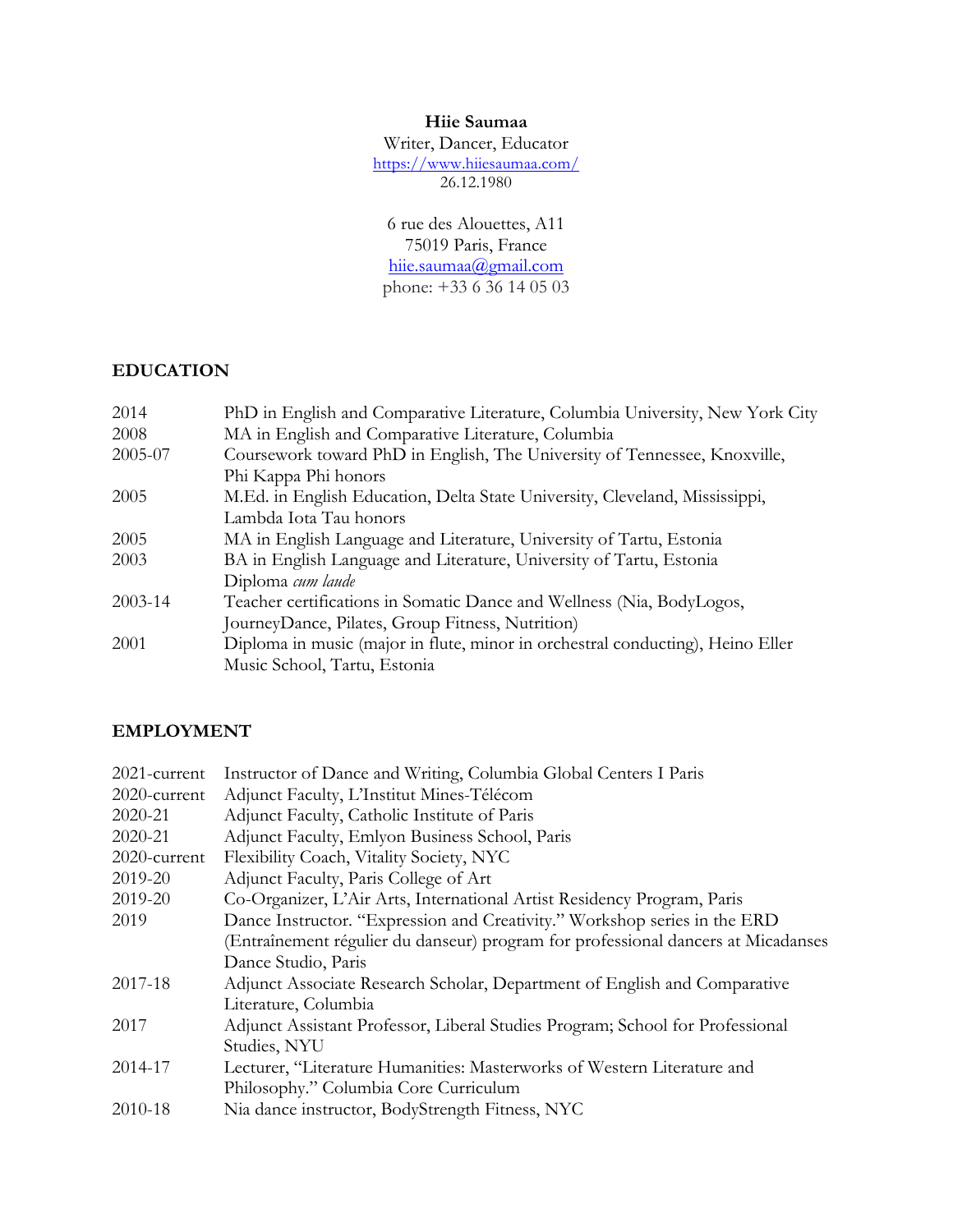| 2012-13 | Editorial Coordinator, Social Text (journal), Columbia and NYU      |
|---------|---------------------------------------------------------------------|
| 2008-12 | Editorial Assistant, Social Text, Columbia                          |
| 2007-11 | Research Assistant to Prof. Brent Hayes Edwards, Columbia           |
| 2003-05 | Administrative Assistant, Dean of College of Arts and Sciences, DSU |
|         |                                                                     |

#### **PUBLICATIONS**

#### *Book Manuscript:*

*Inspired by the Archives: Essays on Jerome Robbins and Creative Research* (in progress)

#### *Dissertation:*

"Meditative Modernism: Tuning the Mind in British Literature, 1890-1940" (committee: Profs. Brent Hayes Edwards, Marianne Hirsch, Sarah Cole)

#### *Academic Articles and Chapters:*

- "How to Become a Choreographer: Reading the Dance Fictions of Regina Jones Woody aka Nila Devi." *Journal of Dance Education* (under review)
- "Somaticist in the Dance Archives: Exploring Jerome Robbins' Diaries through Somatics." *Journal of Dance & Somatic Practices*, 2020, Vol. 12, No. 2, pp. 229-238.
- "Moving Mind and Body: Language and Writings of Simone Forti" (commissioned chapter). *The Routledge Companion to Dance Studies*, Eds. Helen Thomas and Stacey Prickett. New York: Routledge, 2019. 125-137.
- "Annie Payson Call's Training in Release and Somatic Imagination." *Dance Research Journal*, April 2017, Vol. 49, No. 1, pp. 70-86 (peer-reviewed).
- "Alys Bentley's Dance Impulse, Embodied Learning, and the Dancing Mind." *Dance Chronicle: Studies in Dance and the Related Arts*, October 2016, Vol. 39, No. 3, pp. 249-278 (peer-reviewed).
- "Margaret Fisk Taylor's Sacred Dance, Moving Imagination, and Kinesthetic Empathy." *Journal of Dance, Movement, and Spiritualities*, July 2016, Vol. 3, No. 1-2, pp. 29-52 (peer-reviewed).
- "Constructing Texts and Reality: On the Writings in and of A.S. Byatt's *Babel Tower*." *POMPA: Publications of the Mississippi Philological Association*. Ed. William Spencer et al. Delta State University Press, 2006. 45-58.
- "Britishness in the Academe: David Lodge's *Changing Places* and *Small World*." *Defining Englishness. Cultural Studies Series No 5*. Ed. Pilvi Rajamae and Krista Vogelberg. The Estonian Center for British Studies, Tartu: University of Tartu Press, 2004. 104-13.

## *Essays:*

- "Improving Posture and Alignment with Somatics." *Alternative and Complementary Therapies* (forthcoming).
- "Anxiety and Somatic Dance." *Alternative and Complementary Therapies* (forthcoming).
- "Awake Muscles and the Light Mind." *Journal of Dance, Movement & Spiritualities* (forthcoming).
- "Healing Performance and Somatic Choreography." *Alternative and Complementary Therapies*, 2021, Vol. 27, No. 6, 285-288.
- "The Dancing Brain: Attention, Cognition, and Somatic Movement." *Alternative and Complementary Therapies*, 2021, Vol. 27, No. 5, 230-234.
- "Is Somatic Strength Training Possible?" *Journal of Dance and Somatic Practices* (under review).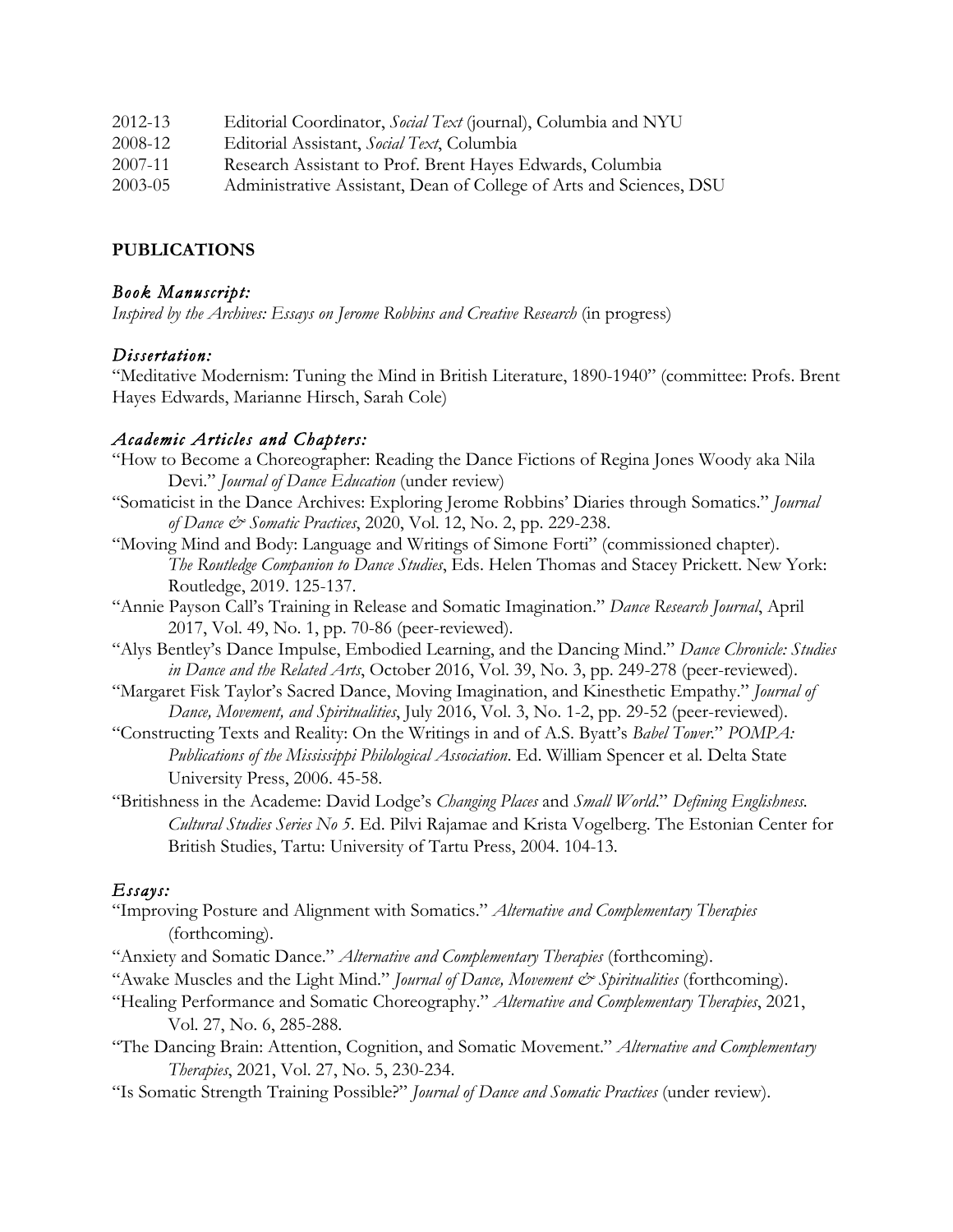- "Connecting to the Dance Space: Teaching Somatic Dance Online." *Dance Education in Practice* (under review).
- "Connecting to the Spirit through Dance." *Alternative and Complementary Therapies*, August 2021, Vol. 27, No. 4, 196-201.
- "Mindful and Creative Movement for Children and Teenagers." *Alternative and Complementary Therapies*, June 2021, Vol. 27, No.3, 1-5.
- "Practicing Gratitude and Compassion Through Somatics and Dance." *Alternative and Complementary Therapies.* April 2021, Vol. 27, No. 2, 1-4.
- "Dance, Somatics, and Self-Care." *Alternative and Complementary Therapies*, February 2021, Vol. 27, No. 1, 44-46.
- "Dance and Movement in the Advanced Age." *Alternative and Complementary Therapies*, 2020, Vol. 26, No. 6, 1-4.
- "Connecting to Nature with Dance and the Imagination." *Alternative and Complementary Therapies*, 2020, Vol. 26, No. 5, 210-213.
- "Finding the Sacred in Nia Dance." *Sacred Dance Guild Journal*. July 30, 2020.
- "Somatics, Spatial Awareness, and Chronic Pain." *Alternative and Complementary Therapies*, 2020, Vol. 26, No. 4, 149-152.
- "Traces on the Body: On the L'AiR Arts Interdisciplinary Arts Program 'Roaring Twenties.'" 3.15.2020.
- "Somatic Practices: Going Beyond the Classroom to Build Resilience and Gain New Insights." *Alternative and Complementary Therapies*, 2020, Vol. 26, No. 3, 106-108.
- "Healing Burnout with Movement and Imagination." *Alternative and Complementary Therapies*, 2020, Vol. 26, No. 2, 61-63.
- "Somatic Strength Training: An Alternative to 'No Pain No Gain.'" *Alternative and Complementary Therapies*, 2020, Vol. 26, No. 1, 19-22.
- "Dance Therapeutics: Movement as a Path Toward Healing." *Alternative and Complementary Therapies*, 2019, Vol. 25, No. 5, 238-240.
- "Wisdom of Sensations." *Alternative and Complementary Therapies*, 2018, Vol. 24, No. 4, 159-161.
- "Journeying from Sensation into Words*:* Dancing Language in the Tamalpa Life/Art Process." *Somatics Magazine/Journal*, 2017-2018, Vol. 18, No. 1, 16-19.
- "Aflame with Sensations." BodyLogos Blog, 2018.
- "Jerome Robbins' Love Lessons." *The Jerome Robbins Newsletter*. Vol 5. No 2, p. 4. 2018.
- "An Emotional Archive: Hiie Saumaa on Jerome Robbins."
- "We did trees, clouds, storms, waves': Jerome Robbins's Creative Dance Training with Alys Bentley" (commissioned article). *The Jerome Robbins Newsletter*, 2016, Vol. 3, No. 2, pp. 8-9.
- "A Time for Discovery: Margaret Fisk Taylor, Sacred Dance, and Creative Research." *Sacred Dance Guild Journal*, Summer 2017, pp. 12-17.
- "Daily Rituals." *Movement Research Performance Journal*, 2017, #50, p. 19.
- "Creativity and the Power of Two." Co-authored with Michael Cennamo, *Hybrid Pedagogy* (peerreviewed), 26 Oct, 2016.
- "Dance Yourself Free." *Bodono Wellness Newsletter*, 2015.
- "What is Active Meditation?" *Wellbody's The Seedling Newsletter*, 2014.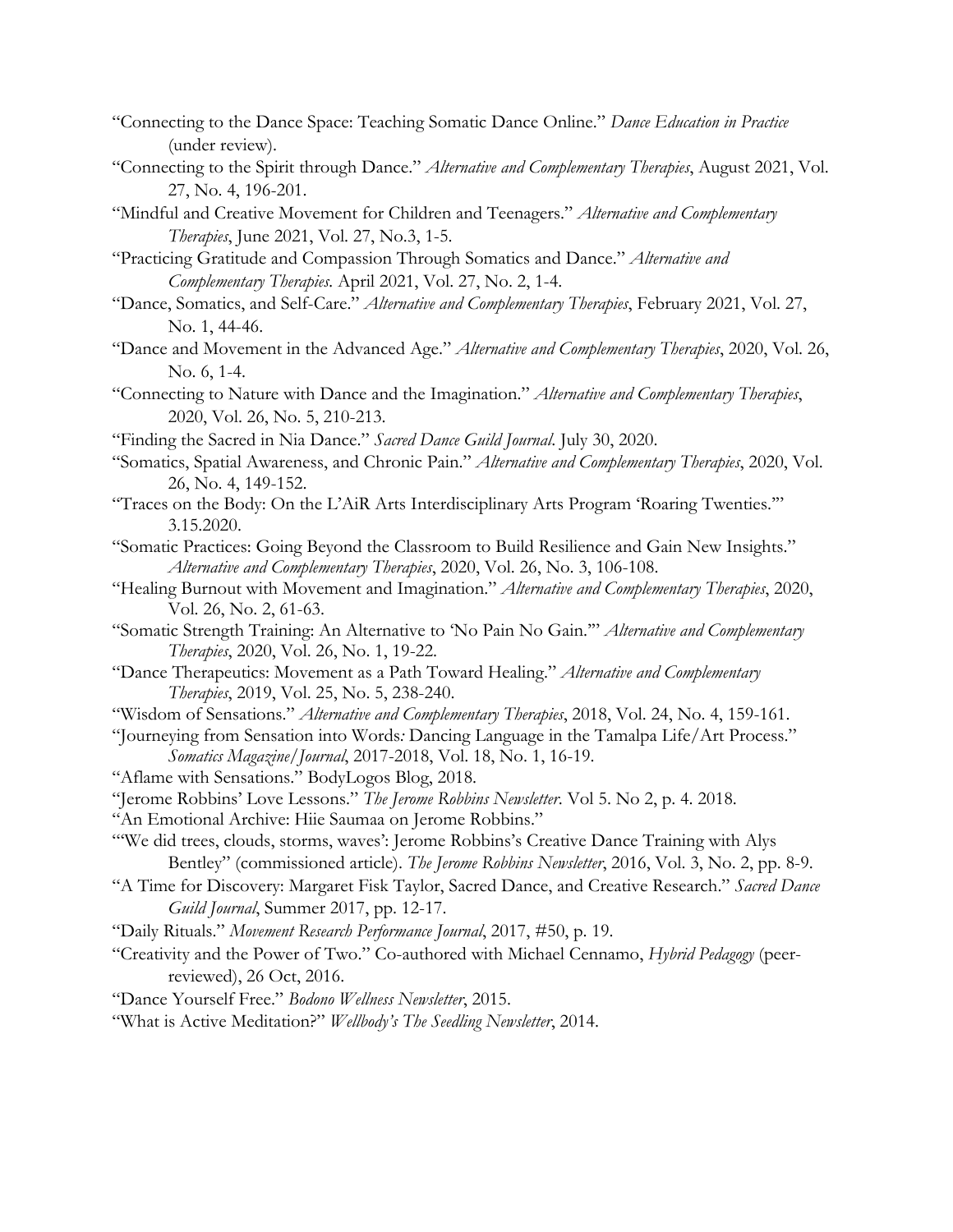#### *Reviews:*

- Review of *The Oxford Handbook of Dance and Wellbeing*, Ed. Vicky Karkou et al (2017). *Dance Research Journal,* 2018, Vol. 50, No. 2, 90-92. Reprinted in *Moving On: Dance Movement Therapy Association of Australasia Journal.* Vol 16, No's 1 & 2, 42-45.
- "Ohad Naharin's Sensual, Somatic Gaga." Review of Einav Katan-Schmid's *Embodied Philosophy in Dance: Gaga and Ohad Naharin's Movement Research* (2016). *Dance Chronicle*, 2017, Vol. 40. No. 3, 406-409.
- "Bodily Listening in Somatic Education." Review of Martha Eddy's *Mindful Movement: The Evolution of the Somatic Arts and Conscious Action* (2016). *Dance Chronicle*, 2017, Vol. 40, No. 2, pp. 229-232.

#### *Profiles and Interviews:*

"Paris Center Stories: Hiie Saumaa." https://globalcenters.columbia.edu/news/paris-center-stories-hiie-saumaa

"Insider Perspectives on Jerome Robbins' *Watermill*."

https://blog.bam.org/2018/10/insider-perspectives-on-watermill.html

"Discovering New Ways to Teach Lit Hum with Dr. Hiie Saumaa." By Michael Cennamo, Columbia Center for Teaching and Learning

https://ctl.columbia.edu/announcements/discovering-new-ways-to-teach-lithum-with-dr-hiiesaumaa/

#### **TEACHING EXPERIENCE**

#### *Academic Teaching Experience:*

| 2022-current | "Technology and Society," "Public Speaking, Critical Thinking," "Technology and  |  |
|--------------|----------------------------------------------------------------------------------|--|
|              | Wellbeing," Efrei, Paris Panthéon-Assas Université                               |  |
| 2021-current | "Creativity & Inspiration," L'Institut Mines-Télécom, Paris                      |  |
| 2021         | "Creativity & Inspiration," Catholic Institute of Paris                          |  |
| 2021         | "Writing for a New Audience: Starting Your Life as a Writer in the English       |  |
|              | Language" (Columbia-Alliance Program: Columbia, École Polytechnique, Sciences    |  |
|              | Po, Paris 1 Panthéon-Sorbonne)                                                   |  |
| 2020         | "Anglophone Literature: Text and the City," Emlyon Business School, Paris        |  |
| 2020         | "British Literature," Catholic Institute of Paris                                |  |
| 2019-20      | "Intermediate Research Methodology," "Collaboration," "Critical Thinking and     |  |
|              | Reading," "Dance History," "English for International Students,"                 |  |
|              | Paris College of Art                                                             |  |
| 2018         | "Literary Theory and Criticism," New York University School for Professional     |  |
|              | Studies                                                                          |  |
|              | "Writing II: Worlds of Languages," New York University Liberal Studies Program   |  |
| 2013-17      | "Literature Humanities: Masterpieces of Western Literature and Philosophy,"      |  |
|              | Columbia Core Curriculum                                                         |  |
| 2013         | "Modern Comparative Fiction: Transatlantic Modernism," Columbia                  |  |
| 2012         | "Literary Texts, Critical Methods," seminar leader, Columbia                     |  |
| 2011         | "American Novel 1865-1914," teaching assistant, Columbia                         |  |
| 2008-11      | "University Writing," Columbia (separate sections for Columbia College students, |  |
|              | General Studies students, international students)                                |  |
| 2010         | "Modern Poetry," teaching assistant and discussion section leader, Columbia      |  |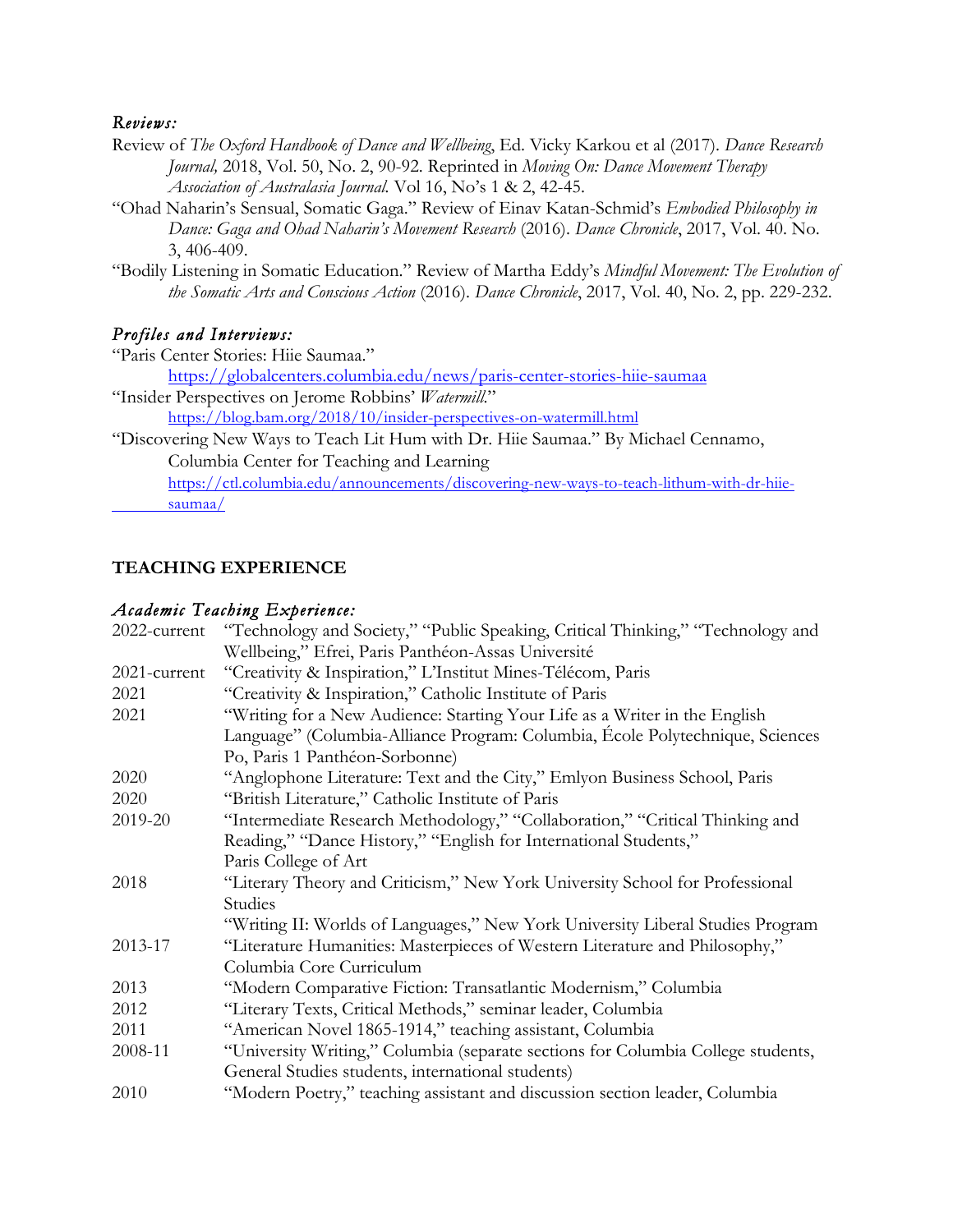| 2005-07<br>"Rhetoric and Composition," University of Tennessee |  |
|----------------------------------------------------------------|--|
|----------------------------------------------------------------|--|

2003-05 "Developmental Writing," "College Reading," Delta State University

### *Somatic Movement and Dance Workshops Leader:*

2022 "Improve Mind-Body Connection," 4-week special program, Vitality Society 2021 "Mouvement Creatif," a workshop at Traverses School of Creativity at MyLittleParis 2021 "Dance and the City," a 6-week online workshops program, Columbia Global Centers I Paris 2021 "European Expressive Arts: Dance and Visual Art," 5-week online workshop cotaught with visual artist Alexandra Deutsch, Vitality Society, NYC 2020 "NYC Dance Week: Nia Movement Class," online workshop 2020 "Nia Dance Workshop." "Virtually There … A Sacred Dance Experience!" Festival. Sacred Dance Guild, online workshop 2020 "Dancing the Nia Technique." Sacred Dance Guild, online workshop 2020 "Movement and Creativity." WICE (Where Internationals Connect in English), Paris 2020 "Virtual Movement Workshop." American Library in Paris 2020 "Somatic Tools for Creativity." L'Air Arts interdisciplinary conference, "The Roaring Twenties," Paris 2020 "Movement and Artistic Process," co-teacher of a course on Collaboration, Paris College of Art 2020 Somatic Dance workshops, Les Napoleons conference in Val d'Isere, France 2019 "Dance Your Dreams." UNFINISHED Conference, Bucharest, Romania 2018 "Dance for Mothers and Kids," Tartu Dance Academy, Estonia "What is Somatics?" Tartu Dance Academy, Estonia 2016 "Improvisation." Tartu Yoga Center, Estonia 2015 "Music and Movement." Yoga and Dance Retreat, Alatskivi, Estonia 2015 "Creative Movement," Tartu Yoga Center 2014 "Introduction to Nia Dance." Women's Wellbody Retreat, East Chatham, NY 2013 "Active Meditation: BodyLogos." Women's Wellbody Retreat, NY 2013 "Moving through Sounds and Silence." NYC 2012 "Healthy Kids Nia." Dance workshop for visually impaired children. Newman Family Support Center, NYC

## **PRESENTATIONS & INVITED TALKS**

- 2021 "'A ballet is a ritual': On Jerome Robbins' Creative Process," Symposium: Dance and Rituals, Centre National de la Danse, Paris
- 2021 "Somatic Expeditions." Invited Speaker, Online Summit, organized by Ahni Bonner.
- 2020 "Jerome Robbins' Creative Process." Invited speaker, "Dance Historian Is In" talks, New York Public Library for the Performing Arts
- 2019 "Multi-Artistry in the Creative Process." Invited speaker, Paris College of Art
- 2019 "Dancing Moving Knowing." Organizer of and participant in a roundtable discussion, Columbia Global Centers Paris
- 2019 "Robbins' 'Camera Eye.'" The Arts Arena, Paris
- 2018 "A Dance for Two: Choreographer Jerome Robbins' Unpublished Letters."
	- Columbia Institute for Ideas & Imagination, Paris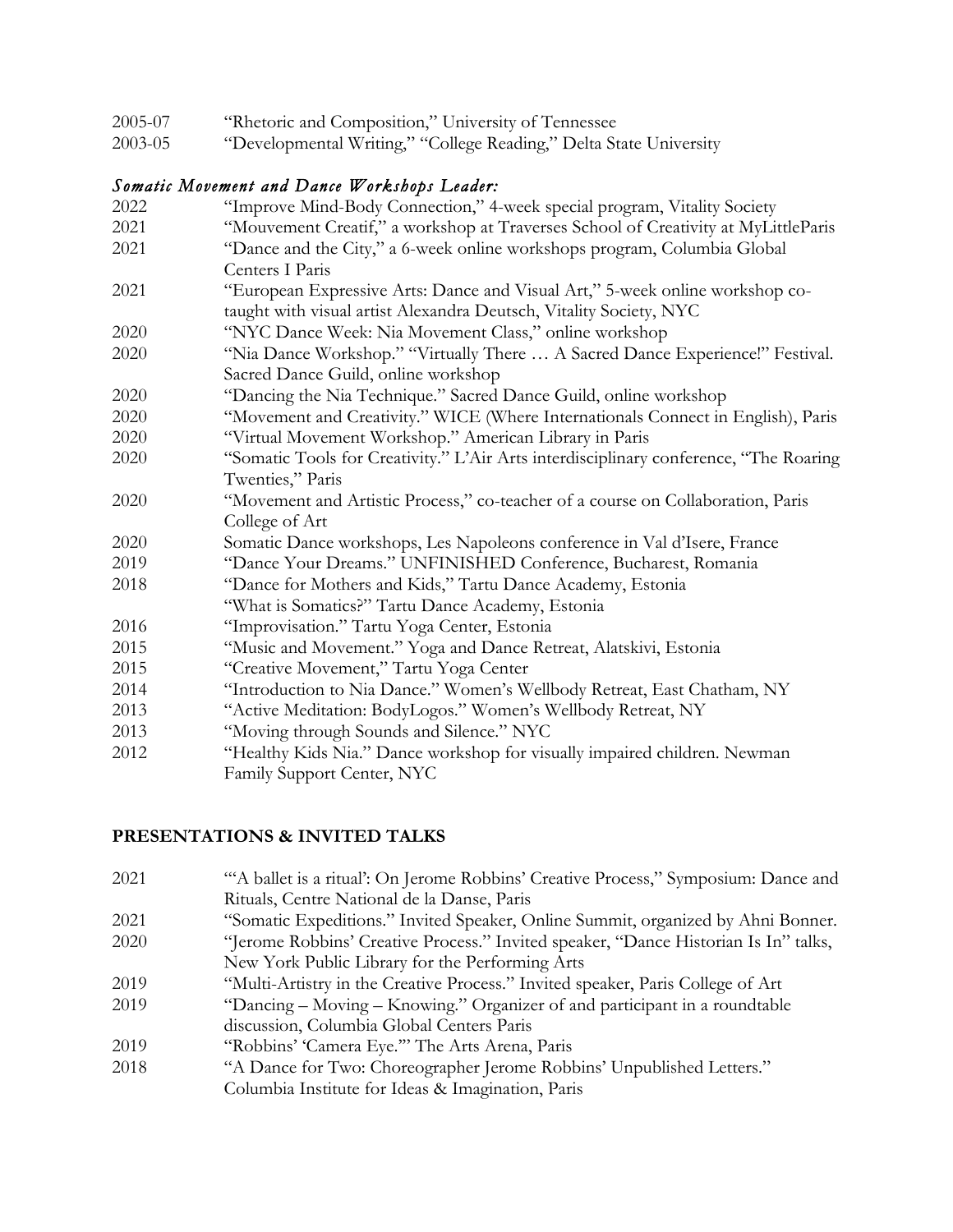| Invited speaker on a panel on Jerome Robbins, with Wendy Whelan and Julia<br>2018 |                                                                                    |
|-----------------------------------------------------------------------------------|------------------------------------------------------------------------------------|
|                                                                                   | Foulkes, Jacob's Pillow                                                            |
| 2018                                                                              | "Jerome Robbins' Love Lessons." Performer, co-organizer (with Evan Leslie),        |
|                                                                                   | writer. A multimedia performance on the writings of Jerome Robbins. New York       |
|                                                                                   | Public Library for the Performing Arts                                             |
| 2017                                                                              | "Jerome Robbins: Composer in Words." Jerome Robbins Symposium, New York            |
|                                                                                   | Public Library for the Performing Arts                                             |
| 2017                                                                              | "The Writings of Jerome Robbins." Invited talk, Dance Studies Seminar, Columbia    |
| 2015                                                                              | "Beyond the Essay: Creative Writing in Literature Classes." Invited talk, Columbia |
| 2014                                                                              | "Creative Writing, Technology, and Collaboration." Invited talk, Columbia          |
| 2014                                                                              | "Multimedia Collaborative Writing and 'Our Epic' Project," Invited talk, Columbia  |
| 2014                                                                              | "This peace, this rest, this eternity': Meditation and Consciousness in Modernist  |
|                                                                                   | Literature." International Symposium for Contemplative Studies. Mind & Life        |
|                                                                                   | Institute                                                                          |
| 2013                                                                              | "'Aware and Awake': Health and Movement in D.H. Lawrence's Travel Writings."       |
|                                                                                   | <b>ACLA Annual Conference, Toronto</b>                                             |
| 2012                                                                              | "Watch Your Bank Account of Muscular and Nervous Strength': Ordering the           |
|                                                                                   | Mind-Body-Spirit in Annie Payson Call's Psycho-Physical Technique." Mindful Body   |
|                                                                                   | in Healing and the Arts Conference. Center for Mind, Body, and Culture, Florida    |
|                                                                                   | Atlantic University                                                                |
|                                                                                   |                                                                                    |

# **AWARDS**

| 2021       | Full scholarship, Sacred Dance Guild, to participate in a workshop series/festival<br>"Webs of Light" |  |
|------------|-------------------------------------------------------------------------------------------------------|--|
| 2018-20    | Laureate, Artist in Residence, Cité Internationale des Arts, Paris                                    |  |
| 2018-19    | Inaugural Fellow, Columbia's Institute for Ideas & Imagination, Paris                                 |  |
| 2017       | Dance Research Fellow. Dorothy and Lewis B. Cullman Center, The New York                              |  |
|            | Public Library for the Performing Arts                                                                |  |
| 2014-17    | Columbia Core Curriculum Postdoctoral Fellowship. Columbia University                                 |  |
| 2016       | Tamalpa Institute fellowship                                                                          |  |
| 2016       | Nia New York. Scholarship to attend Moving to Heal training, NYC                                      |  |
| 2014       | The Mind & Life Institute Scholarship, Boston, MA                                                     |  |
| 2007-14    | Marjorie Hope Nicolson Fellow, Columbia                                                               |  |
| 2007-14    | Institute for Comparative Literature and Society Fellow, Columbia                                     |  |
| 2013       | Teaching Scholar, Columbia                                                                            |  |
| 2006       | School of Criticism and Theory, Cornell University, Ithaca, New York                                  |  |
| 2006       | John C. Hodges Excellence in Teaching Award, University of Tennessee                                  |  |
| 2006-07    | Nathalia Wright Research Assistant Fellowship, University of Tennessee                                |  |
| 2006       | The Council of Writing Program Administrators Research Grant Award                                    |  |
| 2005-07    | John C. Hodges PhD Fellowship, University of Tennessee                                                |  |
| 2006, 2003 | P.E.O. International Scholarship Fellow, Des Moines, Iowa                                             |  |
| 2004-05    | Scholarship from Alumni Foundation and Provost, Vice-President, Delta State                           |  |
|            | University, to attend Renaissance art study program in Florence, Italy, July 2004                     |  |
| 2001       | Estonian National Culture Fund Scholarship                                                            |  |
| 2001       | Scholarship from University of Exeter, Exeter Rotary Club, University of Exeter                       |  |
| 2000       | Harald Raudsepp Scholarship, Estonia Revelia Academic Fund, Maryland                                  |  |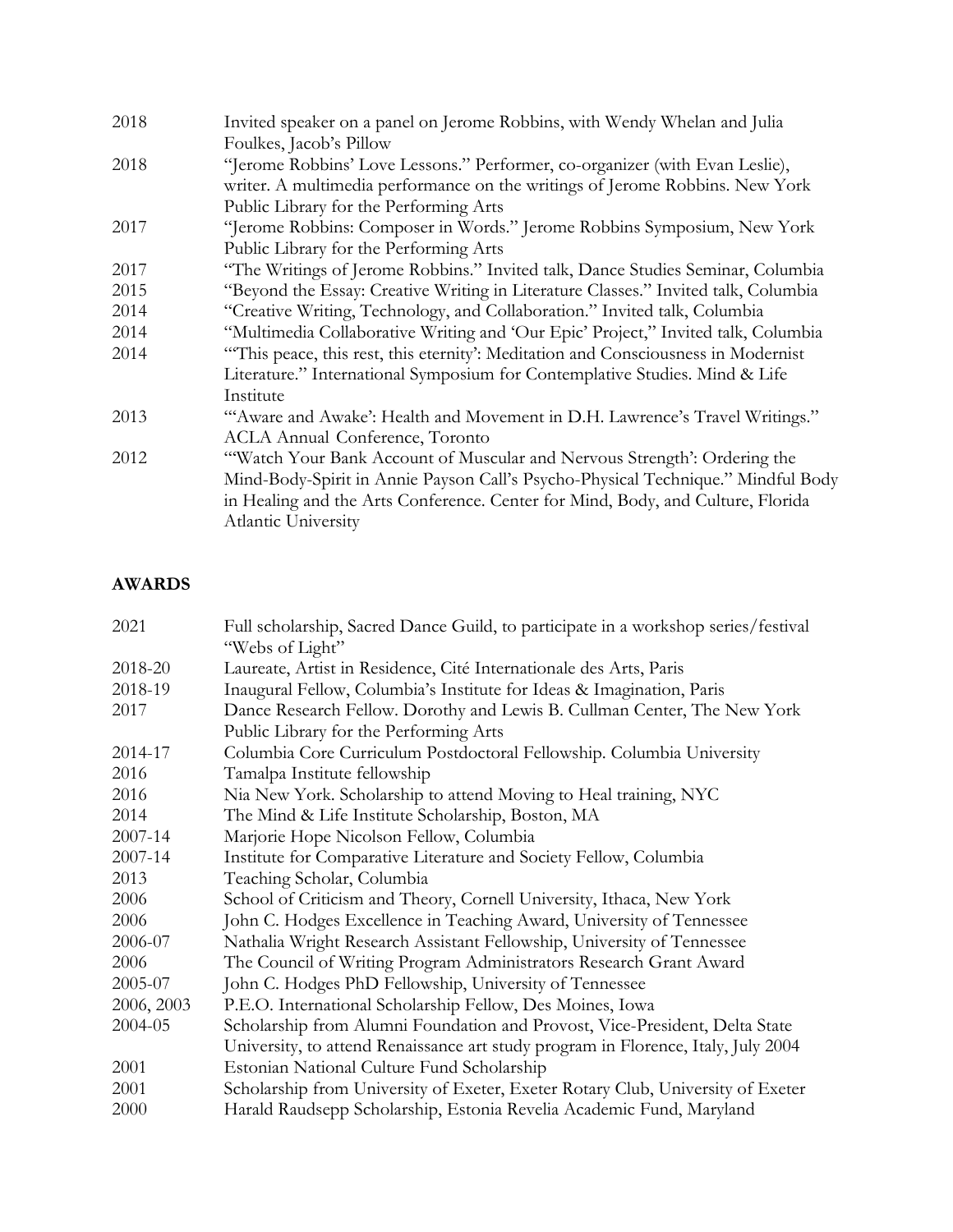| 1999-2005 | Academic Excellence Scholarship, Division of Germanic and Romance Languages           |
|-----------|---------------------------------------------------------------------------------------|
|           | and Literatures, University of Tartu                                                  |
| 1997      | Grand Prix for artwork (oil pastels, drawing), European Commission, European<br>Union |

# **CHOREOGRAPHY & DANCE PERFORMANCE**

| 2021       | "Tropisms 3," dancer and choreographer, at art exhibition "Vilnius-Paris," Biennale |
|------------|-------------------------------------------------------------------------------------|
|            | Européenne des Blancs Manteaux, with Alexandra Deutsch (visual artist, Germany)     |
|            | and Marcel Kopenhof (actor, the Netherlands)                                        |
| 2021       | "Tropisms 2," dancer and choreographer, festival "Wiesbaden Tanzt," Wiesbaden,      |
|            | Germany. With visual artist Alexandra Deutsch, dancer Sibylle Magel, sound artist   |
|            | Axel Schweppe.                                                                      |
| 2021       | "Tropisms 1," dancer and choreographer, festival "Poesie im Park," Wiesbaden,       |
|            | Germany. With Alexandra Deutsch and Axel Schweppe.                                  |
| 2021       | "Dance and the City" program, dancer / choreographer / teacher, in collaboration    |
|            | with Columbia Global Centers I Paris and Columbia Undergraduate Program.            |
| 2020       | "Embodied Image," a dance/art/video project in collaboration with L'AiR Arts and    |
|            | Mémoire de l'Avenir Gallery in Paris, a part of UNESCO Philosophy Day. Original     |
|            | choreography and dance performance.                                                 |
| 2020       | "BioConnect 2," choreographer and dancer, festival "Poesie im Park," Wiesbaden,     |
|            | Germany. With Alexandra Deutsch and Axel Schweppe.                                  |
| 2020       | "Electric Ocean," 24 Hour Dance Festival, organized by Blue Goat Theatre. Original  |
|            | choreography and dance performance.                                                 |
| 2019       | "BioConnect," choreographer and dancer, with visual artist Alexandra Deutsch.       |
|            | Performed at the Cité Internationale des Arts, Paris                                |
| 2019       | "Limitations." Choreographer and dancer, in collaboration with visual artist Hura   |
|            | Mirshekari. Performed at the Cité Internationale des Arts, Paris                    |
| 2013       | "Spring into Dance Festival," dancer, YMCA, NYC                                     |
| 2011, 2010 | "Dancers Who Care," dancer. Choreography by Ryan Daniel Beck. YMCA, NYC             |

# **LANGUAGES**

| Estonian   | (native language)                            |
|------------|----------------------------------------------|
| English    | (near-native writing, reading, speaking)     |
| German     | (fluent reading, advanced writing, speaking) |
| French     | (beginner reading, writing, speaking)        |
| Russian    | (fluent reading, advanced writing, speaking) |
| Finnish    | (intermediate reading, writing, speaking)    |
| Portuguese | (reading)                                    |
| Italian    | (reading)                                    |
| Latin      | (reading)                                    |